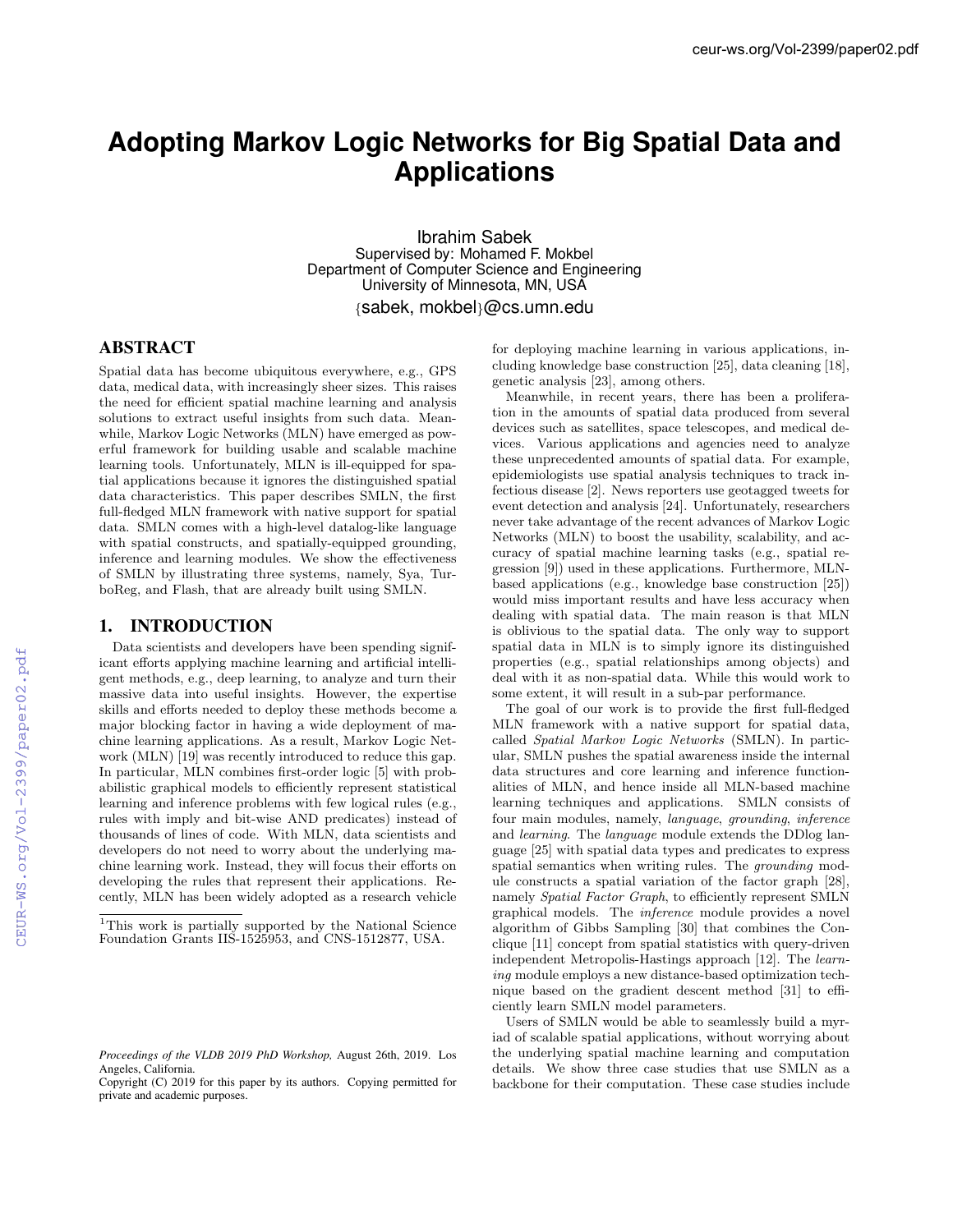

Figure 1: SMLN System Architecture.

Sya [21], a system for spatial probabilistic knowledge base construction, TurboReg [20], a framework for scaling up spatial autologistic regression models, and Flash [22], a framework for scalable spatial data analysis.

# 2. SMLN OVERVIEW

Figure 1 provides an overview of SMLN architecture. There are three types of users who interact with SMLN, namely, *developers*, *casual users*, and *administrators*. *Developers* should have expertise with MLN and use the provided high-level language by SMLN to create new applications. We briefly review three example applications including Sya [21], TurboReg [20], and Flash [22] in sections 3, 4 and 5, respectively. *Casual users* can either use standard querying or visualization APIs to perform inference and learning queries over the built applications (e.g., what is the probability of a specific event to happen?). *Administrators* can monitor the system and tune up the inference and learning configurations. SMLN adopts an extensible approach, where it injects the spatial awareness inside the four main modules of MLN, namely, *language*, *grounding*, *inference*, and *learning*. In the rest of this section, we highlight our contributions in each of these four modules.

## 2.1 The Language Module

SMLN employs a high-level language to help users write on-top applications as a set of rules and save huge coding efforts. Instead of providing a completely new language, SMLN extends DDlog [25], a datalog-like language for defining MLN rules, with spatial data types and predicates that conform to the Open Geospatial Consortium (OGC) standard [16]. Such extensions allow users to express their spatial semantics without the need for re-implementing userdefined functions in each application. For example, SMLN adds four spatial data types, namely, point, rectangle, polygon, and linestring, to the schema declaration of relations in DDlog. Figure 2 shows an example of two schema declarations *S*1 and *S*2 with point spatial attributes. In addition, SMLN extends the *derivation*, *supervision* and *inference* rules in DDlog with spatial predicates (e.g., overlaps, within, and distance) and functions  $(e.g.,$  union and buffer) to efficiently evaluate the relationships between spatial objects. Such predicates and functions can be composed. For example, the inference rule *R*1 in

| Schema Declaration<br>S1: County (id bigint, location point, has Low Sanitation bool).<br>S2: HasEbola? (id bigint, location point).                                     |
|--------------------------------------------------------------------------------------------------------------------------------------------------------------------------|
| Inference Rule<br>R1: HasEbola(C1, L1) => HasEbola(C2, L2) :-<br>County(C1, L1, -), County(C2, L2, S2)<br>[distance(L1, L2) < 2.5, within(liberia geom, L1), S2 = true]. |
|                                                                                                                                                                          |

Figure 2: Example on Spatial Extensions in DDlog.

Figure 2, which captures the effect of Ebola infected counties on each other, is composed of two spatial predicates distance and within that measure the distance between infected counties, and check whether they are located in Liberia or not, respectively. Once submitting the SMLN program, this module checks the syntax correctness of used spatial constructs, compiles the program, and forwards the output to the *grounding* module.

### 2.2 The Grounding Module

Grounding is an essential operation in the MLN execution pipeline, where it constructs a data structure called factor graph [28] that will be used later to perform inference and learning operations on. Such factor graph is efficiently constructed by evaluating the compiled rules from the *language* module as a sequence of SQL queries (e.g., [25]). To accommodate for the newly introduced spatial constructs, e.g., distance, in rules, SMLN adapts a scalable in-database grounding technique from [14] to translate and evaluate rules with these constructs as a set of spatial SQL queries (e.g., range query and spatial join). The generated queries are then executed through standard spatial database engines, e.g. PostGIS, to produce a spatial variation of the factor graph, namely, *Spatial Factor Graph*, that consists of: (1) logical and spatial random variables. (2) logical and spatial correlations among these variables.

SMLN provides two effective optimizations in the grounding process: (1) It supports creating on-fly spatial indices (e.g., R-tree [7]) on relations with spatial attributes, making the evaluation of complex predicates (e.g., overlap) more efficient. (2) It provides a simple heuristic query optimizer that re-orders the execution of nested spatial queries that come from rules with multiple spatial predicates. Moreover, SMLN provides an abstract database driver that supports defining spatial storage, functions and query capabilities. Such abstract can be extended by users to run their spatial database engine choice inside SMLN.

## 2.3 The Inference Module

The main objective of the inference module in MLN is to infer the values of variables in the constructed factor graph and compute their associated probabilities in an efficient and scalable manner [14]. Gibbs Sampling [30] is considered the most widely used inference algorithm in MLN systems, mainly because its simplicity and efficiency. However, there are two main limitations in using the existing Gibbs sampling techniques when inferring the values of the spatial factor graph variables. First, these techniques infer values that maximize the satisfaction of the logical semantics (e.g., imply) encoded in the factor graph. Therefore, in case of spatial factor graph, these inferred values will be suboptimal because they never consider the spatial correlation between variables. Second, these techniques require a large num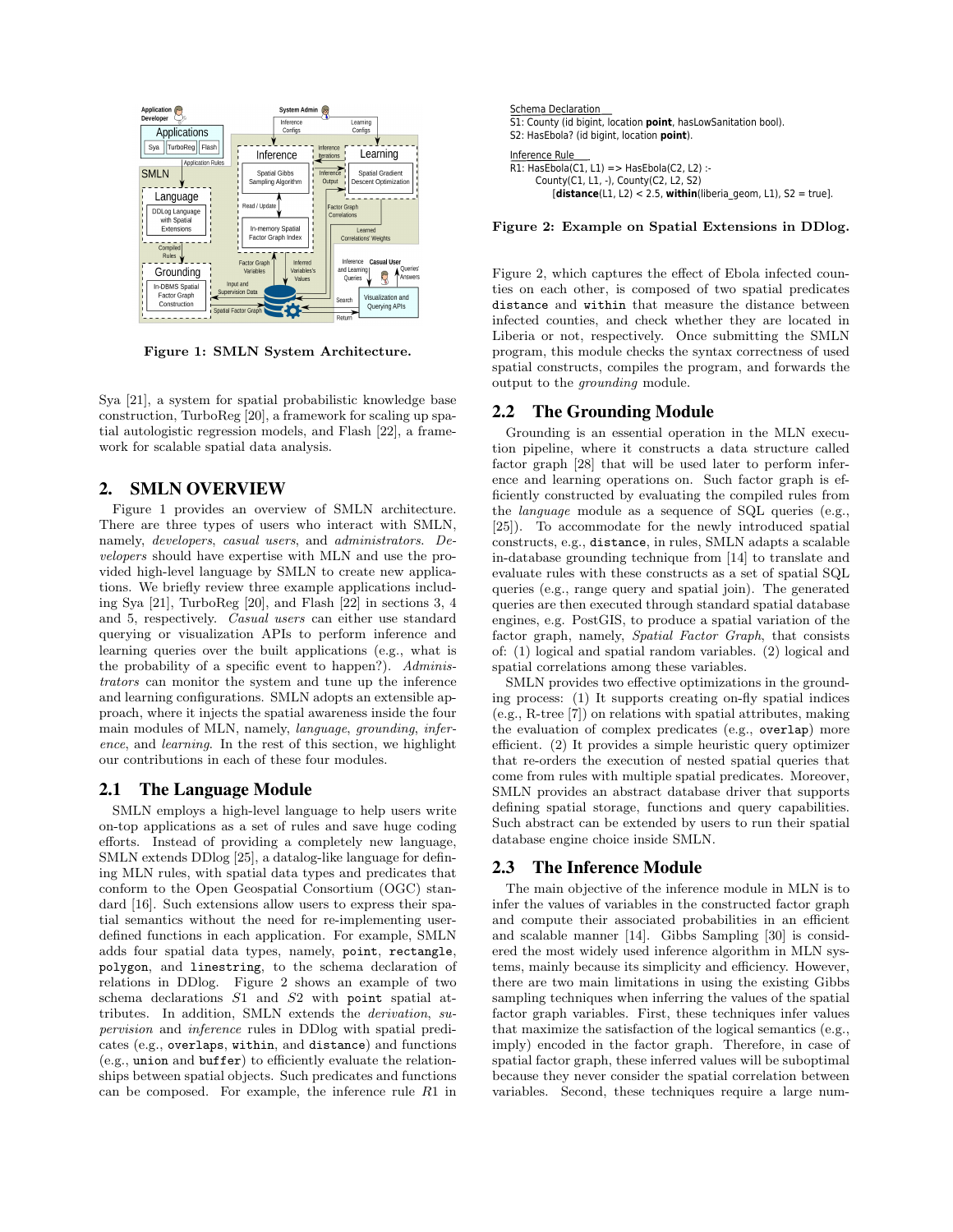ber of sampling iterations (i.e., slow convergence) to obtain an acceptable output in case there are spatial correlations among variables, because they perform sequential sampling over the factor graph nodes [11].

To overcome the above two limitations, SMLN employs a novel Gibbs Sampling algorithm, namely *Spatial Gibbs Sampling*, that can efficiently perform inference on the spatial factor graph coming from the *grounding* module. To take the spatial correlations into account, the proposed sampling algorithm adapts a new variation of the query-driven independent Metropolis-Hastings approach [12] that uses inverse-distance method [13] to spatially weigh the correlations among variables in the spatial factor graph, and hence yields more accurate inferred values.

To alleviate the slow convergence issue, a straightforward solution is to randomly partition the variables into a set of buckets and then sample these buckets in parallel. Even though this solution will finish the sampling iterations faster than the sequential one, it may not converge to an acceptable solution as spatially-dependent variables might run in parallel (i.e., independent of each other). This will force the sampler to run additional sampling iterations to converge, and hence incur a significant latency overhead. As a result, SMLN employs an approach that combines in-memory spatial partitioning technique, namely pyramid index [1], with a well-known spatial statistics concept, namely concliques [11], to heuristically partition the spatial factor graph into a set of spatially-independent partitions, and sample them in parallel. Defining concliques ensures the neighbouring independence between nodes in the same conclique set, and hence these nodes can be efficiently sampled in parallel.

#### 2.4 The Learning Module

In general, the learning module in MLN mainly focuses on optimizing the weights of correlations defined in the factor graph. However, in case of spatial factor graph, the relative distance between spatial variables participating in any correlation should be considered as well to learn optimal weights. In particular, correlations between spatially close variables should have higher effect on learned weights than correlations between distant variables. We refer to this concept as *correlation locality*. Recently, the gradient descent optimization [31] has been widely used in optimizing the weights in MLN models that use Gibbs sampling inference (e.g., [25]). However, standard gradient descent optimization techniques fall short in supporting the correlation locality concept. As a result, SMLN introduces a new variation of gradient descent optimization that applies distance-based weighing technique. Given a correlation *c*, defined over *m* spatial variables  $v_1, v_2, ..., v_m$  in the spatial factor graph, its weight *w<sup>c</sup>* is optimized as follows:

$$
w_c = w_c + \frac{m(m-1)}{2\sum_{i=1}^{m-1}\sum_{j=i+1}^{m}d(v_i, v_j)}\alpha g\tag{1}
$$

where *g* is the gradient sign (either 1 or -1),  $\alpha$  is the step size, and  $d(v_i, v_j)$  is the Euclidean distance between the variables  $v_i$  and  $v_j$ .

## 3. SYA SYSTEM

Knowledge base construction (KBC) has been an active area of research over the last two decades with several system prototypes coming from academia and industry, along



Figure 3: Initial Experiments.

with many important applications, e.g., web search, digital libraries, and health care. Most recently, KBC systems employed the idea of MLN to associate each extracted relation with a probability of how confident is the system that this relation is factual. DeepDive [25], an MLN-based system, has emerged as one of the most popular probabilistic KBC systems, applied in different domains (e.g., law enforcement [10], geology [29], and paleontology [17]).

Unfortunately, DeepDive does not fully utilize the underlying spatial information, which results in less accuracy in the factual scores. This is because of two reasons: (1) Deep-Dive treats any predicate in the knowledge base inference rules as a boolean function, which yields either true or false (i.e., satisfied or not). So, although one can define spatial predicates in DeepDive, internally DeepDive and its inference engine do not do anything special for any spatial predicate. (2) DeepDive estimates the factual scores of extracted relations only based on how much support for these relations in training data. However, in case spatial information exists, the relative distance between entities participating in the extracted relations should be considered as well.

To overcome the above limitations in DeepDive, we proposed Sya [21]; a spatial MLN-based KBC system, built using our SMLN framework. We re-implemented the existing grounding, inference and learning modules in DeepDive using the corresponding modules in SMLN. We initially evaluated Sya through building two real spatial knowledge bases about: (1) the water quality in Texas [27], namely, GWDB, and (2) the air pollution in New York city [15], namely, NYCCAS. Figure 3(a) shows the quality (i.e., accuracy) for both Sya and DeepDive, measured by the F1-score, when building these two knowledge bases. Sya has an improvement of 120% and 27% over DeepDive in GWDB and NY-CCAS, respectively.

## 4. TURBOREG SYSTEM

Autologistic regression [9] is an important statistical tool for predicting spatial phenomena. Unlike standard logistic regression that assumes predictions of spatial phenomena over neighbouring locations are completely independent of each other, autologistic regression takes into account the spatial dependence between neighbouring locations while building and running the prediction model (i.e., neighbouring locations tend to systematically affect each other). Myriad applications require the autologistic regression model to be built over large spatial data. However, existing methods for autologistic regression (e.g., see [9]) are prohibitively computationally expensive for large grid data, e.g., fine-grained satellite images, and large spatial epidemiology datasets. It could take about week to infer the model